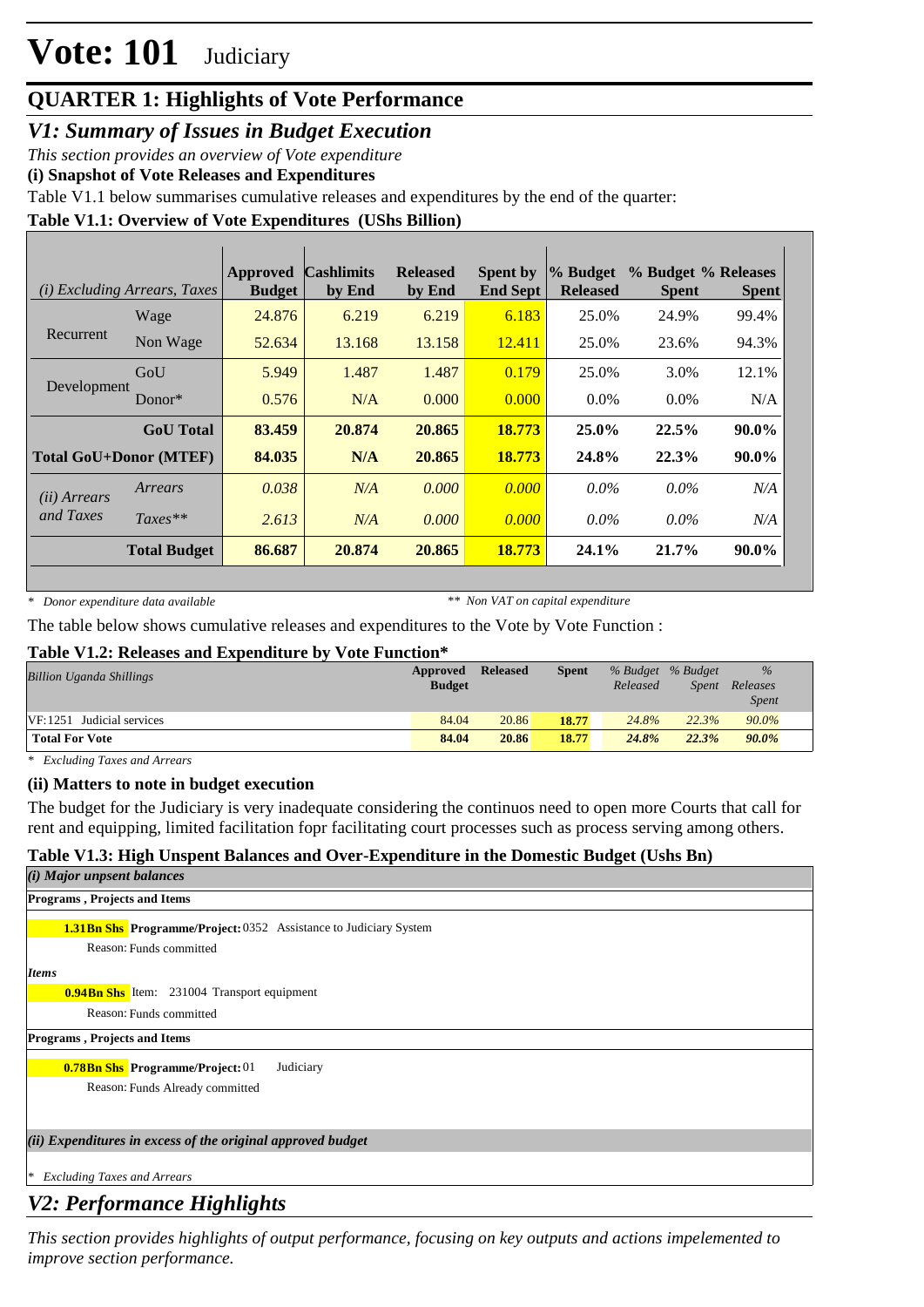Appeals in the High Court

#### **QUARTER 1: Highlights of Vote Performance** *improve section performance. This section provides highlights of output performance, focusing on key outputs and actions impelemented to*

#### **Table V2.1: Key Vote Output Indicators and Expenditures\* Cumulative Expenditure and Performance Approved Budget and Planned outputs Status and Reasons for any Variation from Plans** *Vote, Vote Function Key Output Vote Function: 1251 Judicial services* **Output: 125101 Disposal of Appeals in the Supreme Court** *Description of Performance:* 45 Criminal Appeals, 35 Civil Appeals and 10 Constitutional Appeals disposed of. 1 Civil Appeals and 14 Civil Applications were disposed of; 2 Criminal Appeals and 0 Criminal Applications were disposed of; The focus was mainly on civil cases and the Criminal session is ongoing returns will be ready for the second quarter reporting. *Output Cost:* UShs Bn: 6.656 UShs Bn: 1.630 % Budget Spent: 24.5% *Performance Indicators:* No. of of Criminal Appeals in the Supreme Court timely disposed off. 45 2 No. of Civil Appeals in the Supreme Court timely disposed 35 15 **Output: 125102 Disposal of Appeals and Constitutional Matters in the Court of Appeal** *Description of Performance:* 200 Civil Appeals, 400 criminal 21 Civil Appeals and 39 Civil appeals disposed of. Applications were disposed of; 27 Criminal Appeals and 6 Criminal Applications were disposed of In the first quarter, the focus was mainly on Civil cases and Criminal cases have been handled mainly in the second quarter in form of sessions *Output Cost:* UShs Bn: 7.318 UShs Bn: 1.759 % Budget Spent: 24.0% *Performance Indicators:* No. of Criminal Appeals in the Court of Appeal Disposed off 400 33 No. of Civil Appeals in the Court of Appeal Disposed off 200 60 **Output: 125103 Disposal of Appeals and Suits in the High Court** *Description of Performance:* 4,070 Civil suits, 2,297 Commercial suits, 1,984 Criminal suits, 3,561 Family suits and 2,516 Land Cases and 572 Anti Corruption cases disposed of 1,975 Civil Suits and 33 Civil Appeals were disposed of; 659 Commercial Suits were disposed of (with 272 of them by Mediation) 668 Criminal Suits and 26 Criminal Appeals were disposed of; 1,801 Family Suits were disposed of; 378 Land cases were disposed of; 60 Anti-Corruption cases were disposed of; 671 Cases were disposed of under Execution and Baillifs; 1 Case were disposed of under War Crimes. Limited number of sessions due to few judges and funds *Performance Indicators:* No. of Civil and Criminal Suits in the High Court disposed off 12,500 2,297 No. of Civil and Criminal 2,500 59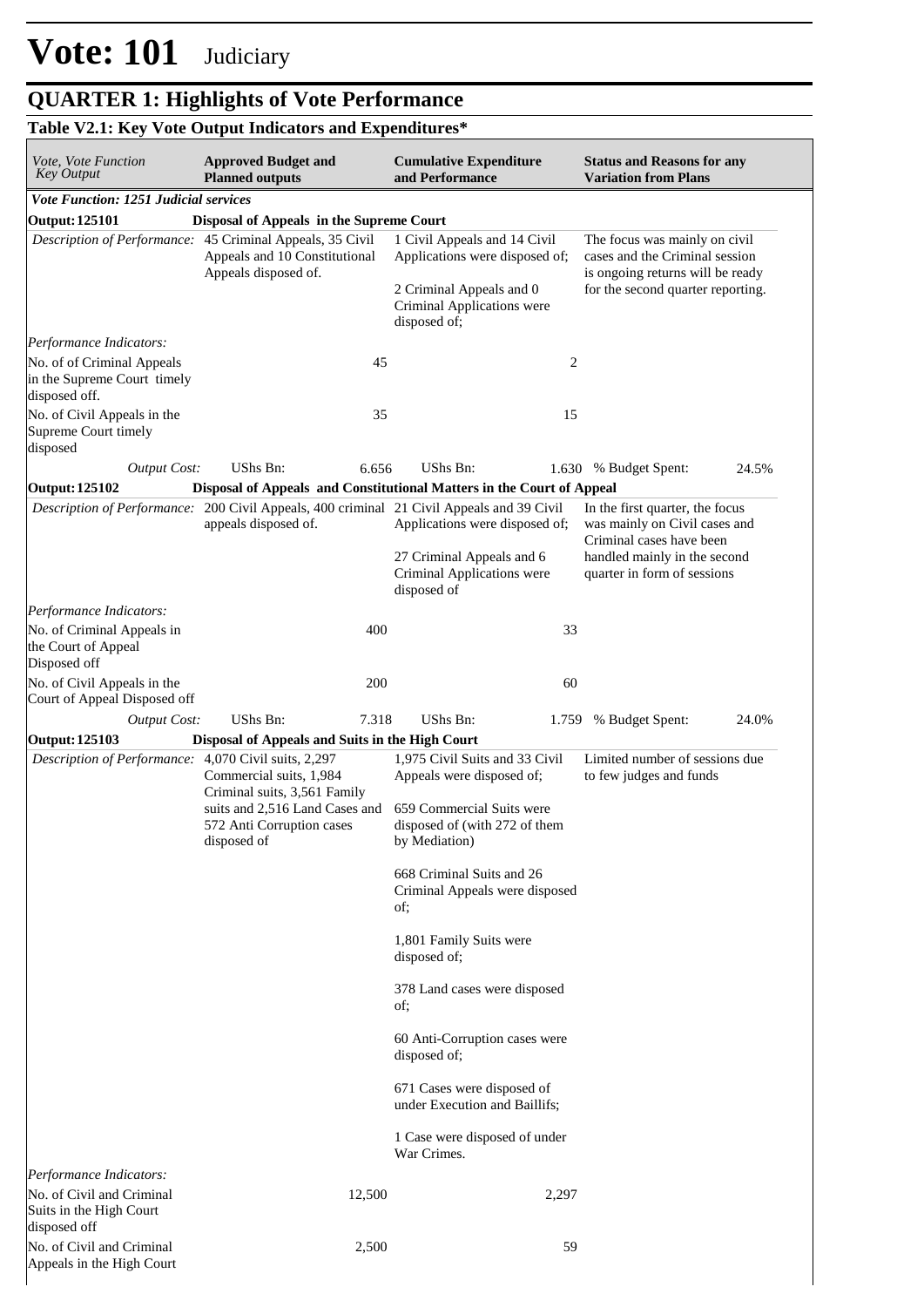## **QUARTER 1: Highlights of Vote Performance**

| Vote, Vote Function<br><b>Key Output</b>                                                                            | <b>Approved Budget and</b><br><b>Planned outputs</b>                                              |              | <b>Cumulative Expenditure</b><br>and Performance                                                                                           |                  | <b>Status and Reasons for any</b><br><b>Variation from Plans</b>                                                                                                                                                                                                                                                                |       |
|---------------------------------------------------------------------------------------------------------------------|---------------------------------------------------------------------------------------------------|--------------|--------------------------------------------------------------------------------------------------------------------------------------------|------------------|---------------------------------------------------------------------------------------------------------------------------------------------------------------------------------------------------------------------------------------------------------------------------------------------------------------------------------|-------|
| disposed off                                                                                                        |                                                                                                   |              |                                                                                                                                            |                  |                                                                                                                                                                                                                                                                                                                                 |       |
| <b>Output Cost:</b>                                                                                                 | <b>UShs Bn:</b>                                                                                   | 26.560       | UShs Bn:                                                                                                                                   |                  | 6.246 % Budget Spent:                                                                                                                                                                                                                                                                                                           | 23.5% |
| <b>Output: 125104</b>                                                                                               | Disposal of Suits and Appeals in the Magistrate Courts                                            |              |                                                                                                                                            |                  |                                                                                                                                                                                                                                                                                                                                 |       |
| Description of Performance: 123,919 cases disposed (60,000 26,407 cases disposed of (                               | cases at Chief Magistrates;<br>54,000 cases at Grade I Courts;<br>9,919 cases at Grade II Courts) |              | 13,464 cases at Chief magistrate<br>level, 10,560 cases at Grade 1<br>courts and 2,383 at Grade 2<br>courts)                               |                  | The lack of registrars has made<br>chief magistrates act as<br>registrars there by under<br>performing at their work as<br>chief magistrates while<br>Magistrates Grade one mainly<br>lack adequate facilitation in<br>terms of computerisation and<br>transport required to visit<br>mandatory locus in quo in land<br>matters |       |
| Performance Indicators:                                                                                             |                                                                                                   |              |                                                                                                                                            |                  |                                                                                                                                                                                                                                                                                                                                 |       |
| No. of Suits (Family,<br>Criminal, Civil, Land and<br>Anti-Coruption ) in the<br>Magistrates Courts disposed<br>off |                                                                                                   | 123,919      |                                                                                                                                            | 26,407           |                                                                                                                                                                                                                                                                                                                                 |       |
| <b>Output Cost:</b>                                                                                                 | <b>UShs Bn:</b>                                                                                   | 24.451       | UShs Bn:                                                                                                                                   |                  | 5.958 % Budget Spent:                                                                                                                                                                                                                                                                                                           | 24.4% |
| <b>Output: 125180</b>                                                                                               | <b>Construction and Rehabilitation of Judicial Courts</b>                                         |              |                                                                                                                                            |                  |                                                                                                                                                                                                                                                                                                                                 |       |
| Description of Performance: Renovation of Mbarara High                                                              | Magistrates.                                                                                      |              | The planned procurement is<br>Court, Kitgum and Nebbi Chief awaiting release of sufficient<br>funds before the contracts can<br>be signed. |                  | The funds released are<br>insufficient and the projects can<br>not be easily phased.                                                                                                                                                                                                                                            |       |
| Performance Indicators:                                                                                             |                                                                                                   |              |                                                                                                                                            |                  |                                                                                                                                                                                                                                                                                                                                 |       |
| No. of Courts renovated<br>against plan                                                                             |                                                                                                   | 7            |                                                                                                                                            | $\boldsymbol{0}$ |                                                                                                                                                                                                                                                                                                                                 |       |
| No. of Courts built against<br>plan                                                                                 |                                                                                                   | $\mathbf{0}$ |                                                                                                                                            | $\mathbf{0}$     |                                                                                                                                                                                                                                                                                                                                 |       |
| <b>Output Cost:</b>                                                                                                 | UShs Bn:                                                                                          | 0.635        | UShs Bn:                                                                                                                                   | 0.112            | % Budget Spent:                                                                                                                                                                                                                                                                                                                 | 17.7% |
| <b>Vote Function Cost</b>                                                                                           | <b>UShs Bn:</b>                                                                                   |              | 84.035 UShs Bn:                                                                                                                            | 18.773           | % Budget Spent:                                                                                                                                                                                                                                                                                                                 | 22.3% |
| <b>Cost of Vote Services:</b>                                                                                       | UShs Bn:                                                                                          |              | 84.035 UShs Bn:                                                                                                                            | 18.773           | % Budget Spent:                                                                                                                                                                                                                                                                                                                 | 22.3% |

*\* Excluding Taxes and Arrears*

The major challenge in compilation of the report arises from the fact that most courts are not networked and collection, storage and analysis of court performance is a challenge that requires a lasting solution

#### **Table V2.2: Implementing Actions to Improve Vote Performance**

| <b>Planned Actions:</b>                                                                                                                                                                                                                                                                  | <b>Actual Actions:</b>                                                                                                                                                                                                                                                                                                                | <b>Reasons for Variation</b>                                                                                                            |
|------------------------------------------------------------------------------------------------------------------------------------------------------------------------------------------------------------------------------------------------------------------------------------------|---------------------------------------------------------------------------------------------------------------------------------------------------------------------------------------------------------------------------------------------------------------------------------------------------------------------------------------|-----------------------------------------------------------------------------------------------------------------------------------------|
| Vote: 101 Judiciary                                                                                                                                                                                                                                                                      |                                                                                                                                                                                                                                                                                                                                       |                                                                                                                                         |
| Vote Function: 12.51 Judicial services                                                                                                                                                                                                                                                   |                                                                                                                                                                                                                                                                                                                                       |                                                                                                                                         |
| Continue to lobby for the passing of the<br>bill                                                                                                                                                                                                                                         | The bill is still with the Minister for<br><b>Justice and Constitutional Affairs</b>                                                                                                                                                                                                                                                  | The bill requires ammendments in the<br>constitution which will take abit of time                                                       |
| Vote: 101 Judiciary                                                                                                                                                                                                                                                                      |                                                                                                                                                                                                                                                                                                                                       |                                                                                                                                         |
| Vote Function: 1251 Judicial services                                                                                                                                                                                                                                                    |                                                                                                                                                                                                                                                                                                                                       |                                                                                                                                         |
| Continue to with the restructuring process;<br>Finalise the development of the<br>Performance Management System;<br>Embark on the Court Recording<br>Equipment for the lower courts;<br>Strengthen Cmall Claims Procedure,<br>Alternative Dispute Resolution and Plea<br><b>Bargains</b> | Performance Management system is in<br>its final stages of development.<br>Currently working on deliverable 5.<br>Small claims roll out process is still on<br>going. Currently rolled out to 11 Chief<br><b>Magistrate courts. Alternative Dispute</b><br>Resolution is continuing to be rolled out.<br>Plea bargains were launched. | The need to adequately facilitate the.<br>initiatives in terms of sensitisation and<br>equiping of Courts is still grosly<br>inadequate |
| Continue resource mobilisation for the<br>JLOS house                                                                                                                                                                                                                                     | This was taken on by the JLOS Sector.                                                                                                                                                                                                                                                                                                 | The limited funding to the sector has<br>slowed down progress.                                                                          |

### *V3: Details of Releases and Expenditure*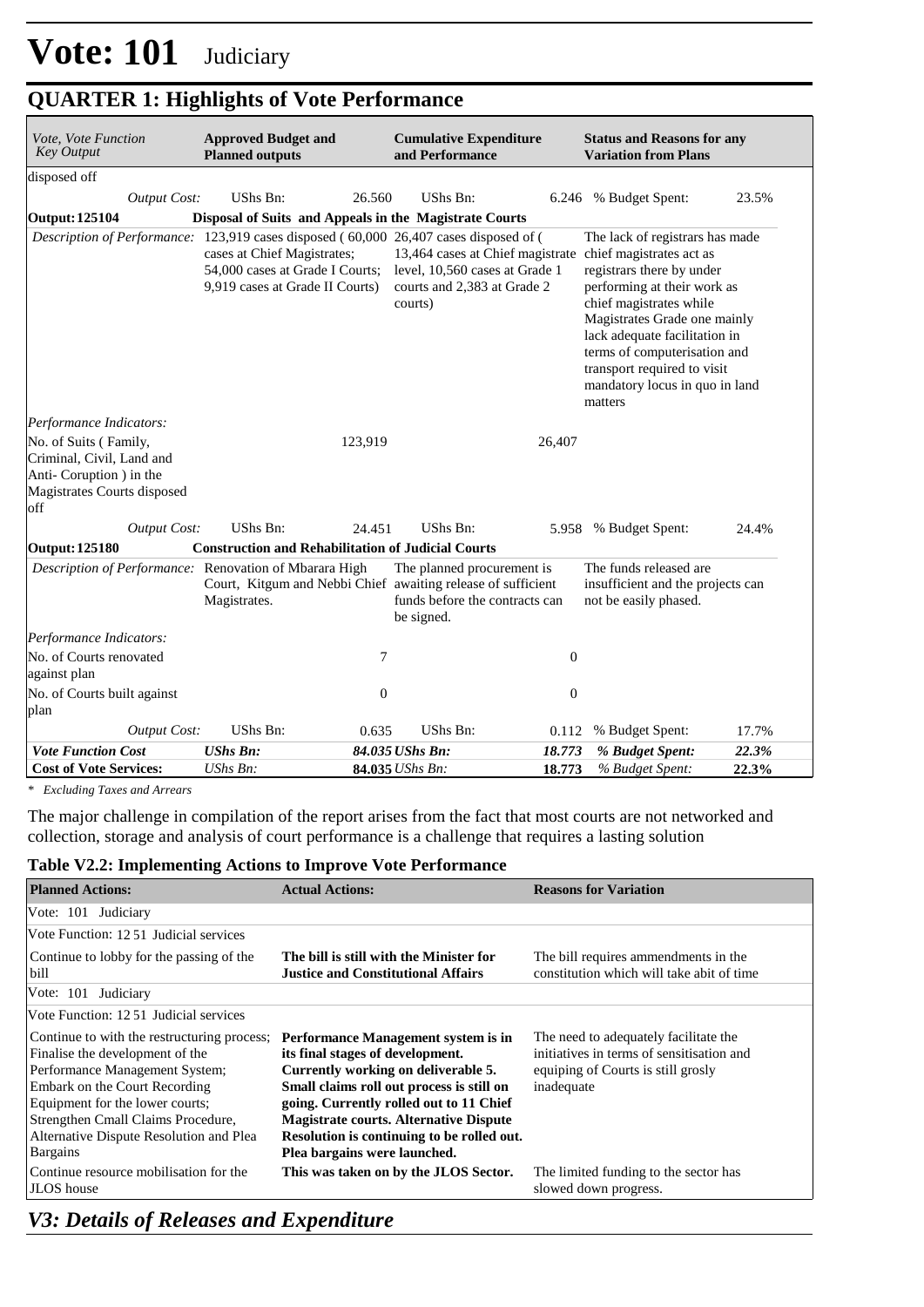## **QUARTER 1: Highlights of Vote Performance**

*This section provides a comprehensive summary of the outputs delivered by the Vote and further details of Vote expenditures by Vote Function and Expenditure Item.*

### **Table V3.1: GoU Releases and Expenditure by Output\***

| Billion Uganda Shillings                                                        | Approved      | <b>Released</b> | <b>Spent</b> | $%$ GoU       | $%$ GoU       | $%$ GoU      |  |
|---------------------------------------------------------------------------------|---------------|-----------------|--------------|---------------|---------------|--------------|--|
|                                                                                 | <b>Budget</b> |                 |              | <b>Budget</b> | <b>Budget</b> | Releases     |  |
|                                                                                 |               |                 |              | Released      | <i>Spent</i>  | <i>Spent</i> |  |
| VF:1251 Judicial services                                                       | 83.46         | 20.86           | 18.77        | $25.0\%$      | 22.5%         | $90.0\%$     |  |
| Class: Outputs Provided                                                         | 77.51         | 19.38           | 18.59        | $25.0\%$      | 24.0%         | 96.0%        |  |
| 125101 Disposal of Appeals in the Supreme Court                                 | 6.66          | 1.66            | 1.63         | 25.0%         | 24.5%         | 97.9%        |  |
| 125102 Disposal of Appeals and Constitutional Matters in the Court of<br>Appeal | 7.32          | 1.83            | 1.76         | 25.0%         | 24.0%         | 96.2%        |  |
| 125103 Disposal of Appeals and Suits in the High Court                          | 26.56         | 6.64            | 6.25         | 25.0%         | 23.5%         | 94.1%        |  |
| 125104 Disposal of Suits and Appeals in the Magistrate Courts                   | 24.45         | 6.11            | 5.96         | $25.0\%$      | 24.4%         | 97.5%        |  |
| 125105 Capacity Buidling of staff in the Judiciary                              | 5.60          | 1.40            | 1.32         | $25.0\%$      | 23.6%         | 94.6%        |  |
| 125106 Judiciary Support Services                                               | 6.92          | 1.73            | 1.68         | $25.0\%$      | 24.2%         | 96.8%        |  |
| Class: Capital Purchases                                                        | 5.95          | 1.49            | 0.18         | $25.0\%$      | $3.0\%$       | 12.1%        |  |
| 125175 Purchase of Motor Vehicles and Other Transport Equipment                 | 3.76          | 0.94            | 0.00         | $25.0\%$      | $0.0\%$       | $0.0\%$      |  |
| 125176 Purchase of Office and ICT Equipment, including Software                 | 0.46          | 0.12            | 0.06         | $25.0\%$      | 12.7%         | 50.8%        |  |
| 125177 Purchase of Specialised Machinery & Equipment                            | 0.76          | 0.19            | 0.01         | $25.0\%$      | $0.9\%$       | 3.4%         |  |
| 125178 Purchase of Office and Residential Furniture and Fittings                | 0.33          | 0.08            | 0.00         | $25.0\%$      | $0.6\%$       | 2.3%         |  |
| 125180 Construction and Rehabilitation of Judicial Courts                       | 0.64          | 0.16            | 0.11         | $25.0\%$      | 17.7%         | 70.8%        |  |
| <b>Total For Vote</b>                                                           | 83.46         | 20.86           | 18.77        | 25.0%         | 22.5%         | 90.0%        |  |

*\* Excluding Taxes and Arrears*

### **Table V3.2: 2015/16 GoU Expenditure by Item**

| <b>Billion Uganda Shillings</b>                           | Approved<br><b>Budget</b> | <b>Releases</b> | <b>Expend-</b><br>iture | % Budged<br><b>Released</b> | % Budget<br>Spent | %Releases<br><b>Spent</b> |
|-----------------------------------------------------------|---------------------------|-----------------|-------------------------|-----------------------------|-------------------|---------------------------|
| <b>Output Class: Outputs Provided</b>                     | 77.51                     | 19.38           | 18.59                   | 25.0%                       | 24.0%             | 96.0%                     |
| 211101 General Staff Salaries                             | 12.20                     | 3.05            | 3.03                    | 25.0%                       | 24.9%             | 99.4%                     |
| 211102 Contract Staff Salaries (Incl. Casuals, Temporary) | 2.13                      | 0.53            | 0.52                    | 25.0%                       | 24.6%             | 98.4%                     |
| 211103 Allowances                                         | 8.82                      | 2.20            | 2.18                    | 25.0%                       | 24.7%             | 98.8%                     |
| 211104 Statutory salaries                                 | 10.54                     | 2.64            | 2.63                    | 25.0%                       | 24.9%             | 99.6%                     |
| 212101 Social Security Contributions                      | 0.18                      | 0.05            | 0.00                    | 25.0%                       | 0.0%              | 0.0%                      |
| 213001 Medical expenses (To employees)                    | 0.73                      | 0.18            | 0.17                    | 25.0%                       | 24.0%             | 95.9%                     |
| 213002 Incapacity, death benefits and funeral expenses    | 0.15                      | 0.04            | 0.03                    | 25.0%                       | 21.8%             | 87.1%                     |
| 221001 Advertising and Public Relations                   | 0.54                      | 0.14            | 0.13                    | 25.0%                       | 23.7%             | 94.8%                     |
| 221002 Workshops and Seminars                             | 0.49                      | 0.12            | 0.12                    | 25.0%                       | 25.0%             | 99.9%                     |
| 221003 Staff Training                                     | 1.32                      | 0.33            | 0.33                    | 25.0%                       | 24.9%             | 99.5%                     |
| 221005 Hire of Venue (chairs, projector, etc)             | 0.03                      | 0.01            | 0.01                    | 25.0%                       | 23.2%             | 92.6%                     |
| 221006 Commissions and related charges                    | 10.12                     | 2.53            | 2.52                    | 25.0%                       | 24.9%             | 99.7%                     |
| 221007 Books, Periodicals & Newspapers                    | 0.54                      | 0.13            | 0.12                    | 25.0%                       | 23.0%             | 92.1%                     |
| 221008 Computer supplies and Information Technology (IT   | 1.36                      | 0.34            | 0.20                    | 25.0%                       | 15.0%             | 60.1%                     |
| 221009 Welfare and Entertainment                          | 0.31                      | 0.08            | 0.08                    | 25.0%                       | 24.9%             | 99.8%                     |
| 221011 Printing, Stationery, Photocopying and Binding     | 0.87                      | 0.22            | 0.14                    | 25.0%                       | 16.1%             | 64.6%                     |
| 221012 Small Office Equipment                             | 0.14                      | 0.04            | 0.03                    | 25.0%                       | 20.8%             | 83.4%                     |
| 221016 IFMS Recurrent costs                               | 0.25                      | 0.06            | 0.06                    | 25.0%                       | 25.0%             | 100.0%                    |
| 221017 Subscriptions                                      | 0.13                      | 0.03            | 0.03                    | 25.0%                       | 25.0%             | 100.0%                    |
| 221020 IPPS Recurrent Costs                               | 0.03                      | 0.01            | 0.01                    | 25.0%                       | 24.7%             | 98.9%                     |
| 222001 Telecommunications                                 | 0.35                      | 0.09            | 0.06                    | 25.0%                       | 17.0%             | 67.9%                     |
| 222002 Postage and Courier                                | 0.08                      | 0.02            | 0.02                    | 25.0%                       | 20.2%             | 80.9%                     |
| 222003 Information and communications technology (ICT)    | 0.90                      | 0.22            | 0.17                    | 25.0%                       | 19.3%             | 77.1%                     |
| 223001 Property Expenses                                  | 0.28                      | 0.07            | 0.06                    | 25.0%                       | 21.7%             | 86.9%                     |
| 223003 Rent – (Produced Assets) to private entities       | 7.85                      | 1.96            | 1.96                    | 25.0%                       | 24.9%             | 99.8%                     |
| 223004 Guard and Security services                        | 0.46                      | 0.12            | 0.11                    | 24.9%                       | 24.2%             | 97.1%                     |
| 223005 Electricity                                        | 0.82                      | 0.20            | 0.07                    | 25.0%                       | 8.3%              | 33.0%                     |
| 223006 Water                                              | 0.26                      | 0.06            | 0.06                    | 25.0%                       | 24.9%             | 99.6%                     |
| 224004 Cleaning and Sanitation                            | 0.91                      | 0.23            | 0.22                    | 25.0%                       | 23.8%             | 95.1%                     |
| 224005 Uniforms, Beddings and Protective Gear             | 0.55                      | 0.14            | 0.13                    | 25.0%                       | 24.5%             | 97.9%                     |
| 225001 Consultancy Services- Short term                   | 0.09                      | 0.02            | 0.02                    | 25.0%                       | 22.9%             | 91.6%                     |
| 227001 Travel inland                                      | 4.05                      | 1.01            | 1.01                    | 25.0%                       | 25.0%             | 99.8%                     |
| 227002 Travel abroad                                      | 3.13                      | 0.78            | 0.77                    | 25.0%                       | 24.6%             | 98.4%                     |
| 227003 Carriage, Haulage, Freight and transport hire      | 0.19                      | 0.05            | 0.04                    | 25.0%                       | 22.5%             | 90.2%                     |
| 227004 Fuel, Lubricants and Oils                          | 2.59                      | 0.65            | 0.64                    | 25.0%                       | 24.6%             | 98.5%                     |